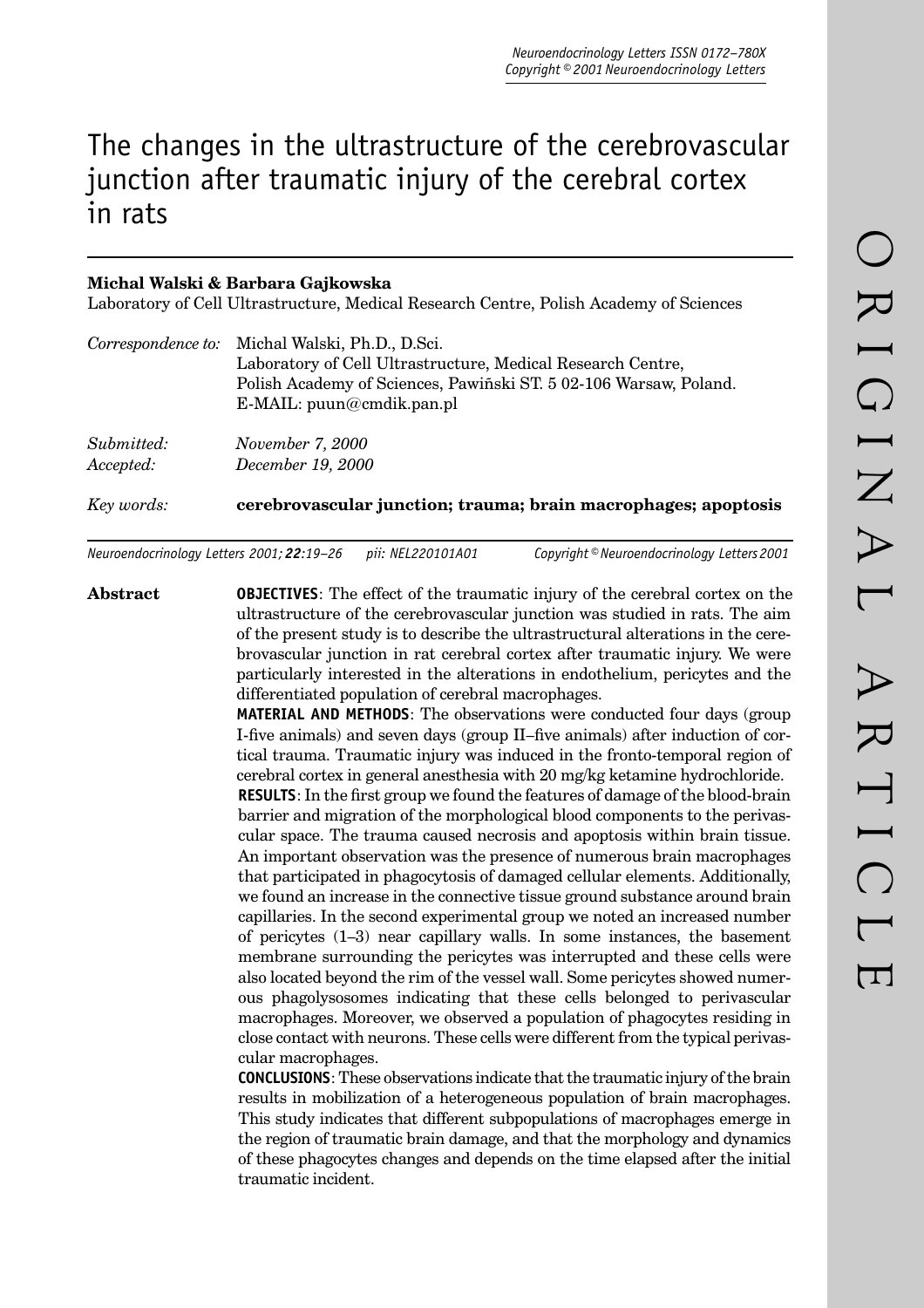#### **Introduction**

Brain injury caused either by mechanical trauma or focal or global ischemia may result in the impairment in the protective role of brain-blood barrier [1]. Depending on the degree of injury, several protective mechanisms are activated which leads to the partial regeneration of brain parenchyma but may also result in additional injury via necrosis or apoptosis of the neurons [2]. There are numerous studies on the role of glia in the prevention of neuronal death and the maintenance of the homeostasis within the perivascular space in traumatized brain [3]. The reactive hyperplasia and hypertrophy of astrocytes are common phenomena taking place in the central nervous system following traumatic tissue destruction. Moreover, impairment of the blood-brain barrier opens a venue for the influx of blood cells, especially the mononuclear phagocytes [4, 5].

Activated brain macrophages and microglia play an important role in the pathogenesis of acute cerebral events. Research showed that microglia plays an active role in the evolution of brain injury after ischemia and mechanic trauma [6]. Thus, the microglial cells are involved in phagocytosis of damaged neuronal elements, antigen presentation and initiation of immune responses and production of factors causing further damage of the tissues [7, 8]. The question of the origin of differentiated cerebral phagocytes and their relationship to microglia and the undifferentiated perivascular cells is a subject of active research [9, 10]. Phagocytic macrophages appear in large numbers at the sites of brain injury. Although these brain macrophages are supposedly derived from circulating monocytes, the relationship between the macrophages and reactive microglia has not been fully elucidated [11].

The aim of the present study is to describe the ultrastructural alterations in the cerebrovascular junction in rat cerebral cortex after traumatic injury. We were particularly interested in the alterations in endothelium, pericytes and the differentiated population of cerebral macrophages.

# **Material and Methods**

Wistar rats of a mean weight of 200 g were used. Traumatic injury was induced in the fronto-temporal region of cerebral cortex in general anesthesia with 20 mg/kg ketamine hydrochloride. The wound was sutured and dressed under aseptic conditions. Four or seven days after the procedure (experimental groups I and II, respectively) the brains were perfused via the left heart ventricle with 2% paraformaldehyde, 2.5% glutaraldehyde in 0.1 M cacodylate buffer, pH 7.4, at

20°C. Tissue section were fixed in the same solution for 20 h and postfixed in  $1\%$  OsO<sub>4</sub> and 0.8% K<sub>4</sub>FeCN<sub>6</sub>. The material was dehydrated in alcohol gradient, embedded in Spurr resin, cut into ultrathin sections and analyzed in JEM-1200 EX electron microscope.

#### **Results**

Material was sampled from the cerebral cortex of rats subjected to mechanical brain trauma in the fronto-temporal region. The animals were divided into two groups representing the changes at the 4th and 7th day after trauma, respectively.

# *The cerebrovascular junction four days after trauma*

In the luminal vascular space red blood cells, leukocytes and thrombocytes were present in the vicinity of the endothelial surface. In some instances the cytoplasmic processes of the endothelia separated blood cells from the main lumen of the vessel (Fig. 1). These "pockets" formed discrete compartments containing also fragments of damaged cells and organelles and the fine fibrillar clot (Fig. 2). The tight junctions between endothelial cells were often morphologically changed and channels were formed between the cytoplasmic processes of endotheliocytes forming shunting pathways for cell passage from the vascular lumen to the perivascular space (Fig. 3).

Erythrocytes were present in the perivascular space facing brain parenchyma and inside the perivascular phagocytes. Moreover, phagocytized cells and differentiated lysosomal vacuoles filled with membrane fragments and lipid globules were present in morphologically differentiated populations of macrophages (Fig. 4). In the perivascular space we observed the multiplication of basal membrane, single collagen fibrils and fine fibrils comprising the proteoglycan aggregates. Importantly, apoptotic cells with characteristically condensed chromatin were present in the perivascular space (Fig. 5). In the nuclei of glial cells the chromatin was condensed into chromatids suggesting vigorous cell proliferation but we not able to correlate this feature with a particular subtype of glial cells (Fig. 6).

# *The cerebrovascular junction seven days after trauma*

Platelets were present inside the vessels but we did not observe any leukocytes. The endothelial cytoplasmic processes were often long and protruded towards vessel lumen. Numerous pericytes were present in the abluminal space facing brain parenchyma (Fig. 7). These cells exhibited well developed and numer-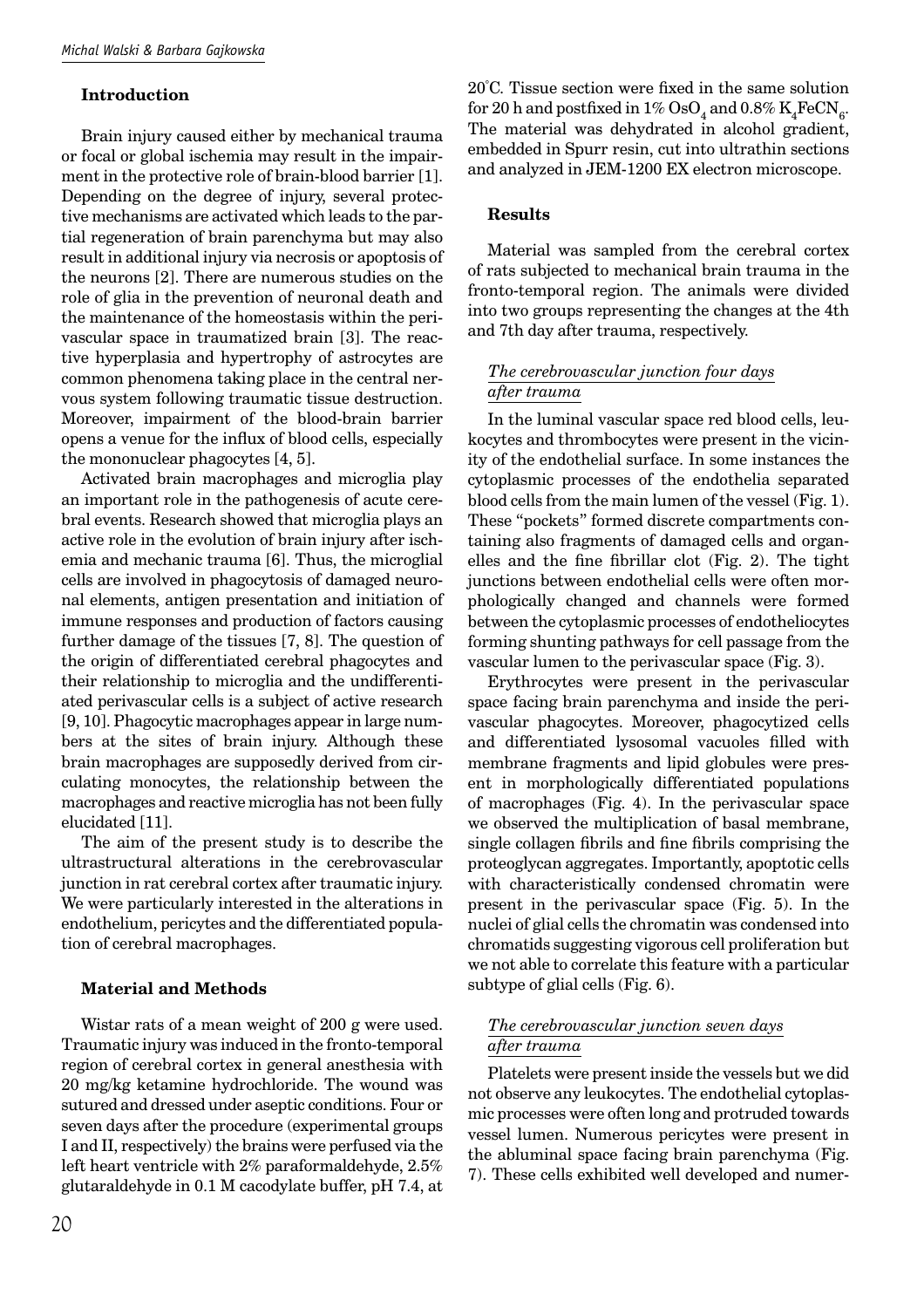

**Fig. 1.** Experimental group I. Note a leukocyte surrounded by cytoplasmic processes of the endothelial cells in brain capillary. x12000.

**Fig. 2.** Experimental group I. Pocket in the endothelium containing fine fibrillar material and cellular debris. Multiplicated basement membrane at the abluminal side of the vessel (arrowheads). x12000.

**Fig. 3.** Experimental group I. Erythrocytes present under the endothelium and in the widened space between endothelial cells. x25000.

*Neuroendocrinology Letters ISSN 0172–780X Copyright © 2001 Neuroendocrinology Letters* 21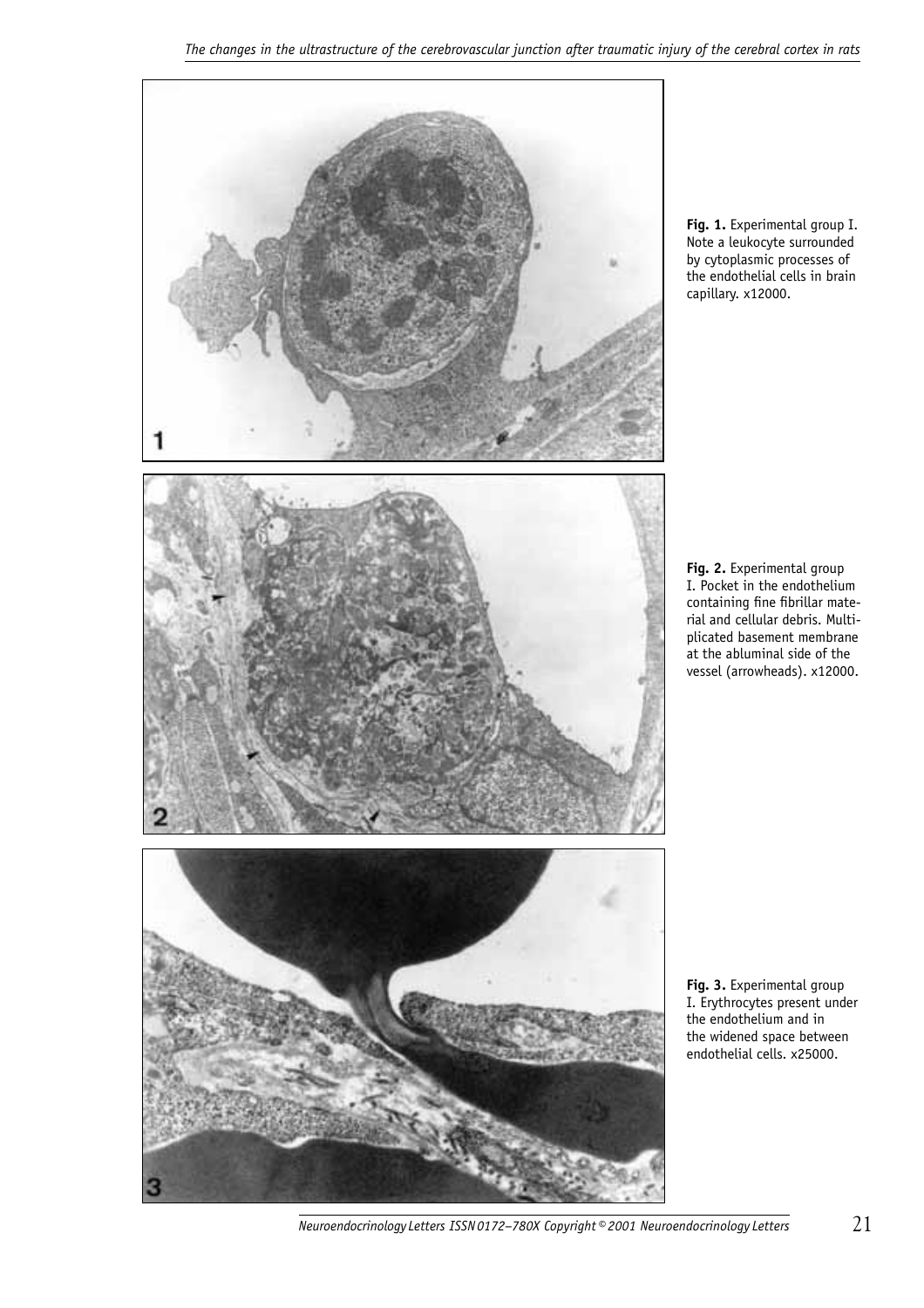**Fig. 4.** Experimental group I. Perivascular space with macrophages loaded with phagocytosed material. Note necrotic cell inside one of the macrophages. Arrowheads indicate abundant subendothelial extracellular matrix. x12000.



**Fig. 5.** Experimental group I. Two apoptotic cells with characteristic chromatin aggregation near the capillary vessel. x10000.

**Fig. 6.** Experimental group I. Note a cell with mitotic figures (white asterisks) and an apoptotic cell (white arrows) inside a phagocyte. Numerous collagen fibrils in the intercellular space. x6000.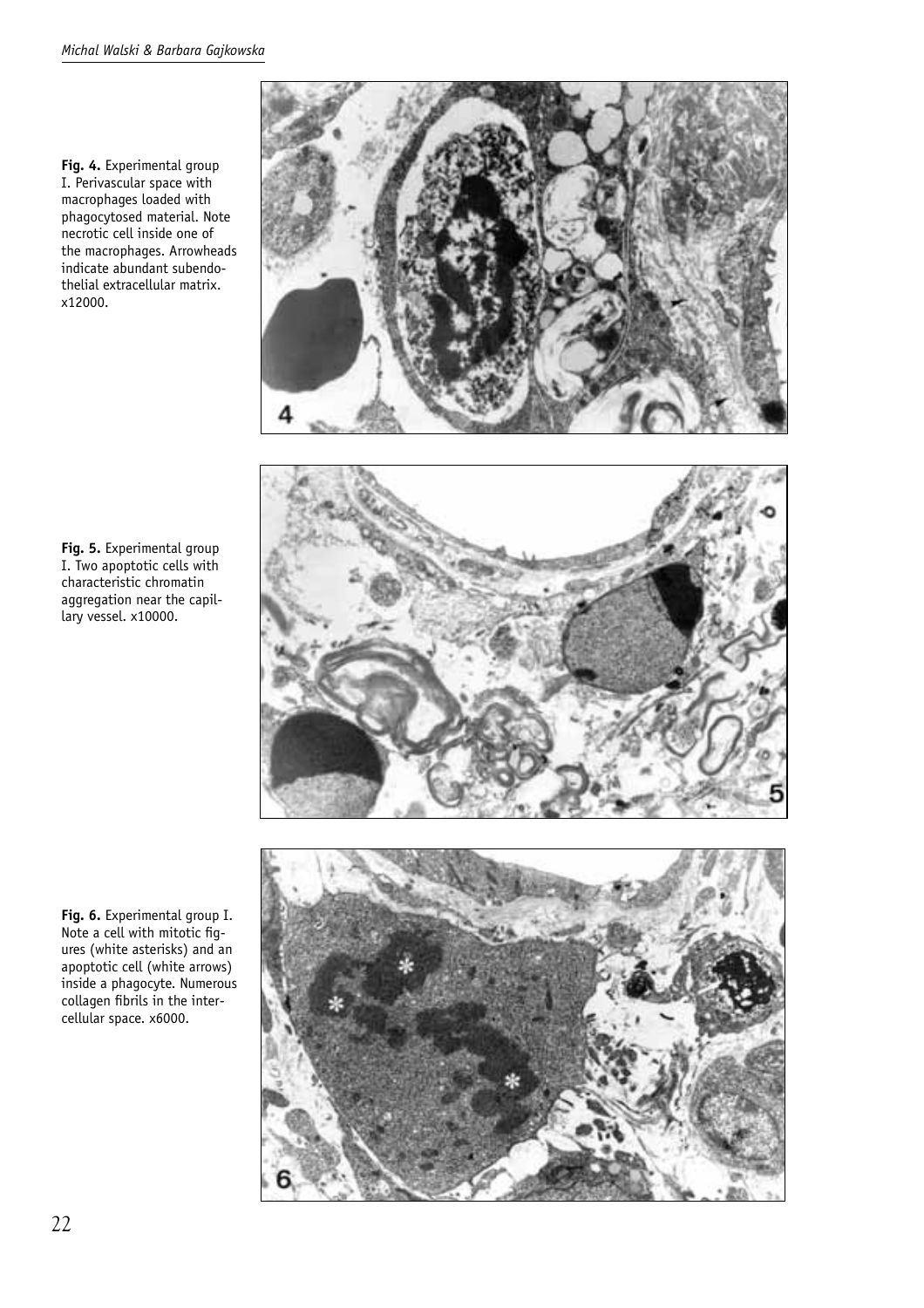ous organelles, especially the morphologically differentiated lysosomes and dense bodies.

The pericytes and endothelial cells were surrounded by a widened layer of basement membrane. Apart from the homogenous matrix, single collagen fibrils were present between the layers of basement membrane.

Morphologically differentiated phagocytes, resembling the macrophages comprised the most abundant population of cells in the perivascular space. Inside these macrophages we detected numerous dense bodies and phagosomes filled with lipid globules and myelin-like bodies. The phagocytes were located directly under the endothelial layer and were partially or fully surrounded by the basement membrane (Fig. 8). The macrophages localized beyond the basement membrane adhered to neurons with the cytoplasmic processes. In the perinuclear area of these cells we noted differentiated phagosomes and the centrosomes with the tubules of the mitotic spindle (Fig. 9).

#### **Discussion**

Traumatic injury of the brain initiates several interrelated processes, involving not only resident parenchymal and vascular cells but also infiltrating inflammatory cells. Angiogenesis, reactive gliosis, migration of inflammatory cells into the central nervous system are triggered by brain trauma [7, 12, 1]. Giordana et al (1994) and Fujita et al (1998) performed monoclonal antibody stainings of brain sections after stereotactic cortical injury [13, 7] and showed the presence of proliferating cells in the brain. These cells were absent six hours after trauma, increased in quantity during three days and subsequently diminished in number during the next two weeks. Our studies demonstrated an aggregation of leukocytes at the endothelia and the passage of inflammatory cells from blood to brain parenchyma four days after cortical injury. Caceres et al (1995), [14] observed leukocyte accumulation at plasma membranes of damaged endothelial cells after ischemia and reperfusion. These authors propose that ischemic injury promotes interactions between endothelia and leukocytes rather that a selective damage of intercellular junctions between endothelial cells. Probably, these increased leukocyte-endothelial cell interactions are caused by increased expression of adhesion molecules and integrins by these cells [12, 5], which leads to the migration of inflammatory cells through vessel wall to perivascular space and further to brain parenchyma. Likewise, we observed passage of erythrocytes to the subendothelial space through widened tight junctions. A similar process has been

proposed to exist in bacterial meningitis and in reperfusion injury [15, 16].

The tight junctions formed by the membranes of endothelial cells are highly dynamic structures and can transiently increase the permeability of brain capillaries [4]. The transmembrane protein constituents of tight junctions can be posttranslationally modified in the physiological and pathological states affecting the blood-brain barrier [15, 17]. Our observations indicate that opening of these junctions may constitute the venues for the passage of leukocytes from the blood to the perivascular space where the blood-borne monocytes act as brain macrophages.

Four days after trauma we observed that the different morphological forms of these cells formed cytoplasmic processes surrounding with the fragments of damaged brain tissue. Numerous phagosomes filled with the damaged subcellular fragments were present inside these phagocytes. Fujita et al (1998) [13] showed that between the third and fifth day after cortical injury in the rat, the number of the cells showing surface phenotype of macrophages increase whereas the number of these cells decrease after the seventh day after injury. According to these authors, the observed brain macrophages originate from the circulating monocytes rather than from the resident precursors in brain parenchyma. In this early phase after brain injury it is possible to detect the blood-bone cells and the necrotic and apoptotic glial cells and the neurons.

Brain ischemia or cerebral trauma is considered to cause a secondary brain damage caused by brain edema, impairment of the blood-brain barrier and exposure of the perivascular brain tissue [6]. Longterm ischemia and trauma may cause directly necrosis of cerebral neurons. The cellular debris is subsequently removed by cerebral macrophage [7, 18].

Apoptosis takes also place after brain injury; in this study we observed single apoptotic cells in the perivascular area. Apoptosis is considered to constitute a delayed and selective process leading to cell elimination from the tissues [1, 19]. In contrast to necrosis, apoptosis may affect scattered individual cells rather than clusters of cells, entire tissue or organ compartments [20, 3]. Apoptosis takes also place in cells whose genetic material has been altered or damaged by exogenous factors, such as hypoxia, hyperoxia or other factors inducing neurodegeneration [18, 21]. These factors induce changes in protein expression leading to activation of endonucleases fragmenting DNA and causing chromatin rearrangement. Resulting apoptotic bodies have a very short half-life in the range of hours and are therefore difficult to detect by morphologic methods  $[1, 22]$ .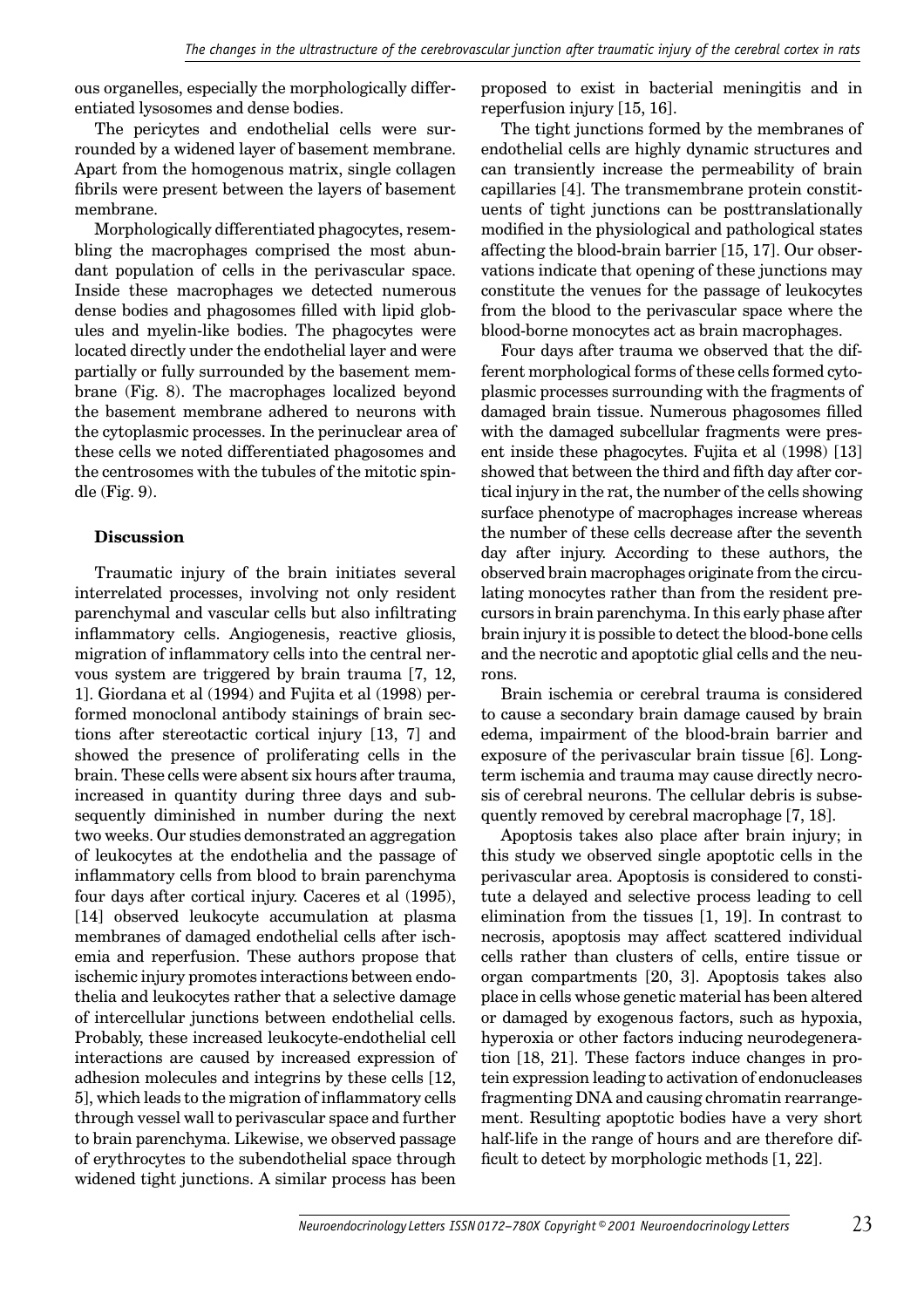**Fig. 7.** Experimental group II. Several pericytes surrounded by basement membrane at the rim of the capillary. Arrow – dense bodies. x8000.

**Fig. 8.** Experimental group II. Perivascular phagocyte surrounded by basement membrane (arrowheads). Note active Golgi and numerous phagolysosomes in the perikaryon. x8000.

**Fig. 9.** Experimental group II. Cerebral macrophage containing dense bodies and phagolysosomes, well-developed Golgi and the mitotic spindle (arrow). x10 000.

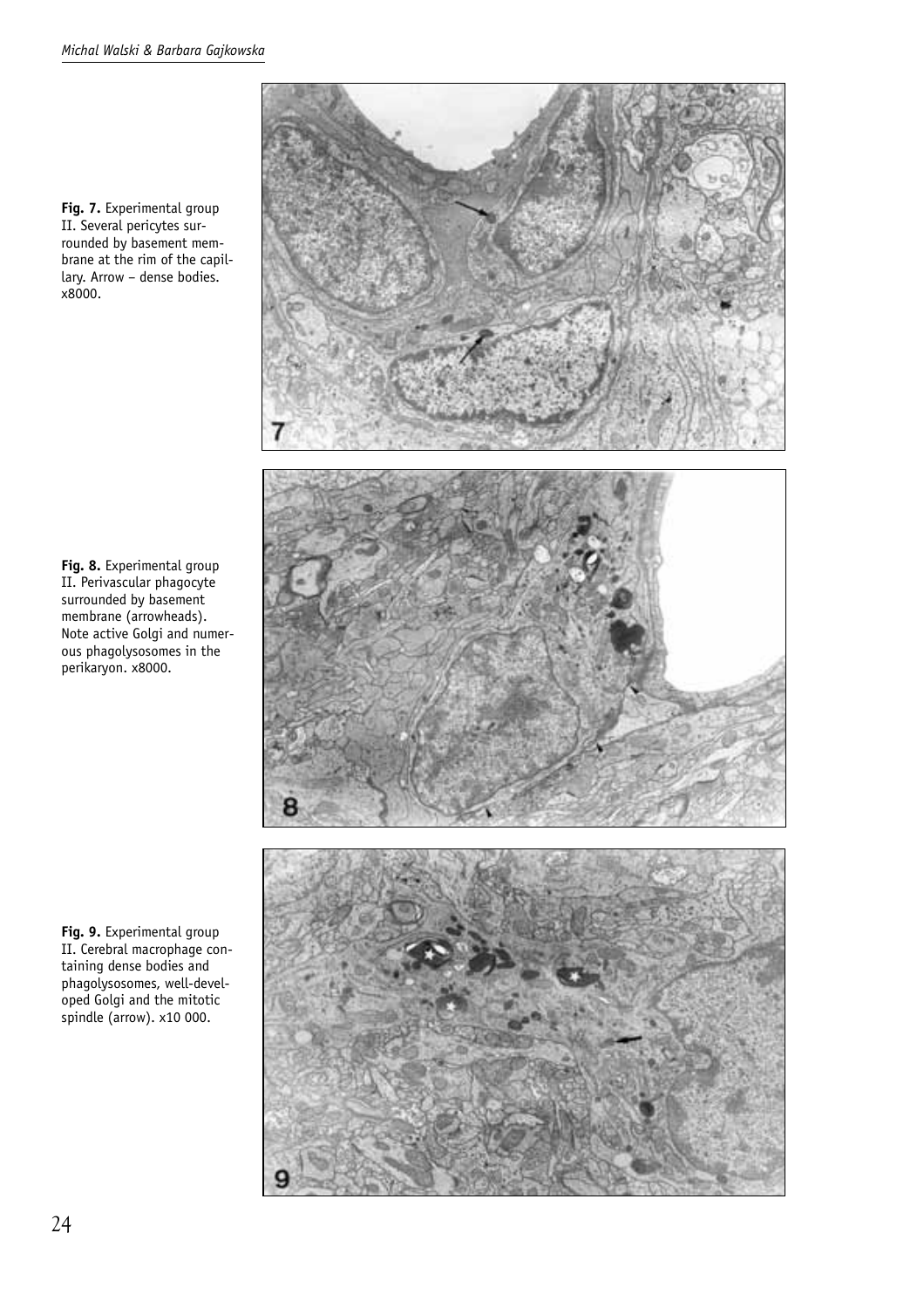In summary, we detected several alterations in the perivascular region of the cerebral cortex four days after the traumatic injury of the brain. In particular, we noted proliferation of cerebral macrophages, necrotic and apoptotic cell death and features of regenerative cellular proliferation.

Seven days after cerebral trauma we were unable to detect any features of blood cell migration to the perivascular space or any alterations in the tight interendothelial junctions. The pericytes in the perivascular space were increased in number and there was an increase in the quantity of connective tissue, namely the proteoglycans and the collagen fibrils.

The pericytes are generally accepted as being of mesodermal origin [23] and these cells are supposed to contribute to the synthesis of the protein component of the extracellular matrix of blood vessels [23, 24]. These cells may synthesize collagen fibrils in the perivascular space [25]. Our earlier studies showed the process of collagen formation in cerebral perivascular space in rat brain after transient global ischemia or during aging [26, 27]. Numerous studies suggested brain pericytes as a source of macrophage activity since they are capable of phagocytosis and antigen presentation [10]. These perivascular macrophages may leave the perivascular space, cross the basement membrane and migrate into brain parenchyma [28]. The source of these cerebral phagocytes, blood monocytes or ameboid microglia, is still a matter of debate [7, 29].

In the material sampled seven days after trauma the macrophages were loaded with phagosomes and were often in close contacts with neurons. Fujita et al. 1998 showed an increase in microglial cells between the seventh and fourteenth day after brain injury [13]. Based on these findings, these authors consider two morphologically different subpopulations of cerebral mononuclear phagocytes.

Both macrophages and microglial cells can be versatile effector cells when activated and are likely to mediate brain damage through several mechanisms [3, 9, 29]. Oehmichen et al (1999) and Ziaja, Janeczko (1999) suggested that the microglial reaction is a general phenomenon associated with traumatic brain injury [30, 31]. Our present studies demonstrated the impairment in the brain-blood barrier in the early posttraumatic period, which was associated with the migration of cells from the blood to the perivascular space. The consequences of this pathological process comprised necrosis and apoptosis in the perivascular space. This study indicates that different subpopulations of macrophages emerge in the region of traumatic brain damage, and that the morphology and dynamics of these phagocytes changes and depends on the time elapsed after the initial traumatic incident.

#### REFERENCES

- 1 Lipton P. Ischemic cell death in brain neurons. Physiol Rev 1999, 79, **4**:1431–1568.
- 2 Akino PT, Liu PK, Hsu ChY. Immediate early gene expression in response to cerebral ischemia. Friend or foe. Stroke 1996; 27, **9**:1682–1687.
- 3 Berger R, Garnier Y. Pathophysiology of perinatal brain damage. Brain Res Rev 1999; **30**:107–134.
- 4 Bolton SJ, Anthony DC and Perry VH. Loss of the tight junction proteins occludin and zonula occludens-1 from cerebral vascular endothelium during neurotrophil-induced blood-brain barrier breakdown in vivo. Neuroscien 1998, 86, **4**:1245–1257.
- 5 Rubin LL, Staddon. The cell biology of the blood-brain barrier. Ann Rev Neurosci 1999, **22**:11–28.
- 6 Mies G, Kawahara K, Kawai K, Nagashima S, Saito N, Ronetzles C and Klatzo I. Modulation of protein synthesis and calcium uptake following traumatic lesion of rat brain cortex. In: Maturation phenomenon in cerebral ischemia. II. Neuronal recovery and plasticity. Ito U, Kirimo T, Kuraiwa T, Klatzo I, editors. Berlin, Heidelberg: Springer-Verlag; 1997. pp 43–53.
- 7 Giordana MT, Attanasio A, Cavalla P, Migheli A, Vigliani MC and Schiffer D. Reactive cell proliferation and microglia following injury to the rat brain. Neuropathol Appl Neurobiol 1994, **20**:163–174.
- 8 Jensen MB, Finsen B nad Zimmer J. Morphological and immunophenotypicmicroglial changes in the denevated fascia dentata of adult rats: correlation with blood-brain barrier damage and astroglial reactions. Exp Neurol 1997, **143**:103–116.
- 9 Alliot F, Godin I, Pessac B. Microglia derive form progenitors, orginating form the yolk sac, and which proliferate in the brain. Devel Brain Res 1999; **117**:145–152.
- 10 Thomas WE. Brain macrophages. on the role of pericytes and perivascular cells. Brain Res Rev 1999, **31**:42–57.
- 11 Andjelkovic AV, Nikolic B, Pachter JS, Zecevic N. Macrophages / microglial cells in human central nervous system during development: an immunohistochemical study. Brain Res 1998; **814**:13–25.
- 12 Grzybicki D, Moore S.A, Schelper R, Glabiñski AR, Rarsohoff RM, Murphy S. Expression of monocyte chemoattractant protein (MCP-1) and nitric oxide synthase-2 following cerebral trauma. Acta Neuropathol 1998, **95**:98–103.
- 13 Fujita T, Yoshimine T, Maruno M and Hayakawa. Cellular dynamics of macrophages and microglial cells in reaction to stab wounds in rat cerebral cortex. Acta Neurochirur (Wien) 1998, **140**:275–279.
- 14 Caceres MJ, Schleien CL, Kultz JW, Gelman B, Dietrich WD. Early endothelial damage and leukocyte accumulation in piglet brains following cardiac arrest. Acta Neuropathol 1995, **90**:582–591.
- 15 Allport JR, Ding H, Collins T, Gerritsen ME, Luscinskas FW. Endothelial-dependent mechanisms regulate leucocyte transmigration—a process involving the proteasome and disruption of the vascular endothelial-cadherin complex at endothelial cell-to-cell junctions. J Exp Med 1997; **186**:517–527.
- 16 Merrill JE, Beneviste EN. Cytokines in inflamatory brain lesions: helpful and harmful. Trends Neurosci 1996, **19**:331–338.
- 17 Caveda L, Corada M, Martin-Padura I, Maschio AD, Brevario F, Lampugnanimg MG, Dejana E. Inhibition of cultured cell growth by vascular endothelial cadherin (cadherin-5/VE-cadherin). Endothellium 1994, **2**:1–10.
- 18 Gonzales-Scarno F and Baltuch G. Microglia as mediators of